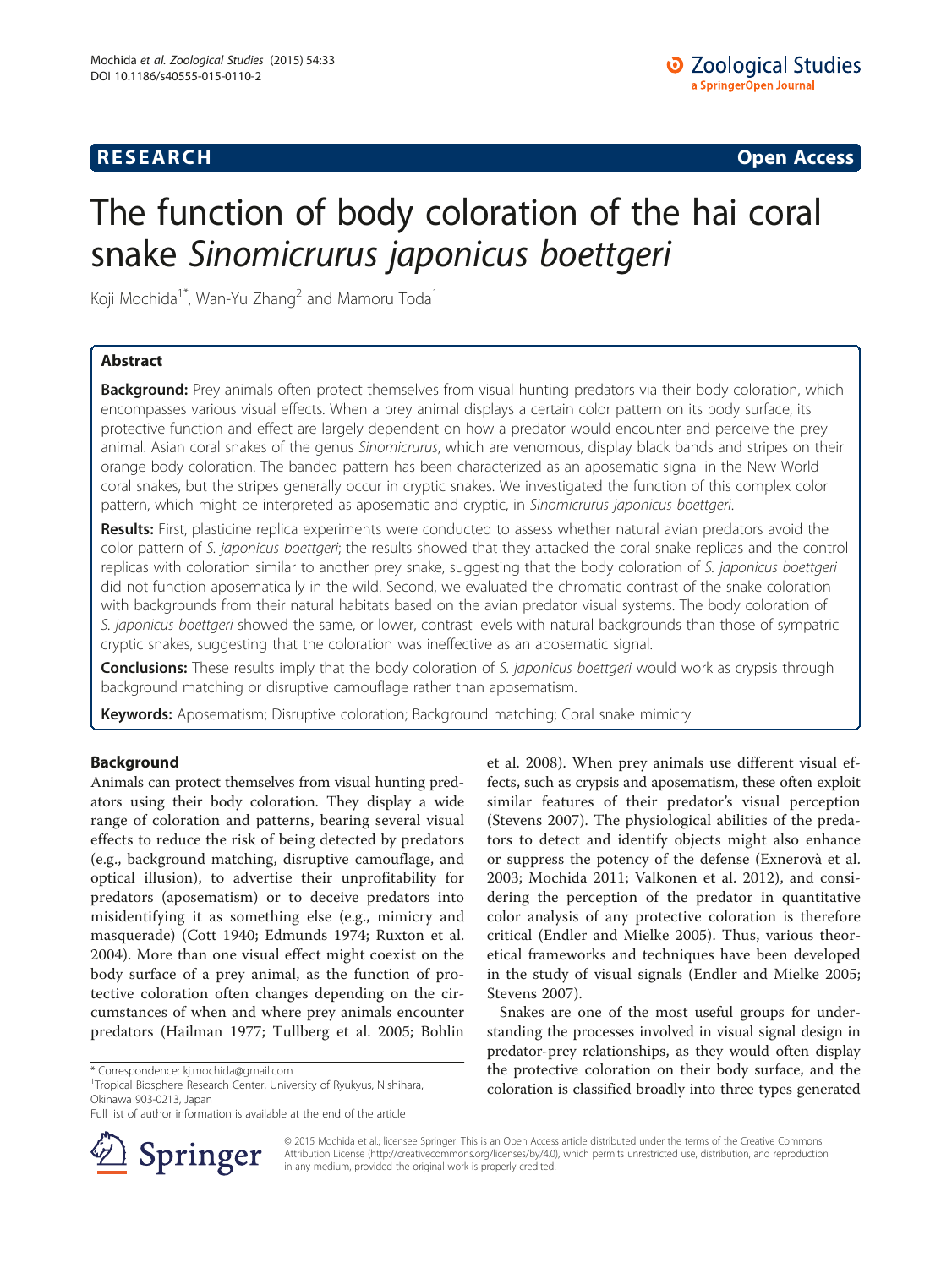<span id="page-1-0"></span>by a relatively simple number of pattern elements: longitudinal stripes, spots (blotches or unicolored-speckled), and transverse bands (Murray and Myerscough [1991](#page-5-0); Allen et al. [2013\)](#page-5-0). Although most body coloration works cryptically through background matching, disruptive camouflage, or optical illusion (Brattstrom [1955;](#page-5-0) Jackson et al. [1976;](#page-5-0) Allen et al. [2013](#page-5-0)), some are used as aposematic signals (Green and McDiamond [1981;](#page-5-0) Pough [1988](#page-5-0); Mappes et al. [2005](#page-5-0)). The New World coral snakes of the genera Micrurus and Micruroides, which are venomous, display red, yellow, white, and black transverse bands and are good examples of aposematism, as supported by laboratory and field experiments (Smith [1975](#page-5-0); Brodie [1993](#page-5-0); Brodie and Janzen [1995\)](#page-5-0). Brodie ([1993](#page-5-0)) conducted the field experiments using plasticine replicas of snakes to assess the function of the color pattern in coral snakes and showed that snake replicas with transverse bands, such as coral snakes, were rarely attacked by avian predators compared to plain control replicas, suggesting that the coral snake banded patterns functioned aposematically. Another study using plasticine snake replicas with a zigzag pattern, generally perceived as cryptic coloration, showed that the pattern had an aposematic function (Valkonen et al. [2011](#page-5-0)). Also, while the red or yellow coloration of the tropical snake is apparently conspicuous to the human eye, it would work as camouflage in their natural habitats from an avian predator's perspective (Wilson et al. [2007\)](#page-5-0). Thus, if we are to understand how a particular coloration functions in nature, we need to consider how predators encounter and perceive their prey animals. This will provide new insights into the functional study of protective coloration, especially in cases in which prey animals display mismatched coloration in the wild and when that coloration is not effectively employed for defense (Stevens [2007](#page-5-0)).

The Asian coral snakes of the genus Sinomicrurus, the closest sister taxon of Micrurus and Micruroides, might have been expected to be aposematic, as they are venomous and display similar transverse bands to the New World coral snakes (Honma et al. [1967](#page-5-0); Slowinski et al. [2001](#page-5-0); Castoe et al. [2007](#page-5-0)). Notably, several species of Sinomicrurus exhibit not only transverse bands, but also longitudinal stripes on their body surfaces (Figure 1). The latter might be linked to cryptic defense, contrary to an aposematic strategy that makes the snake obvious against its background (Jackson et al. [1976\)](#page-5-0). In this study, we investigated the function of the body coloration of Sinomicrurus japonicus boettgeri, which is distributed on several islands of the Ryukyu Archipelago, Japan, and whose body coloration consists of transverse bands and longitudinal stripes, which might be interpreted as both aposematism and crypsis. First, we conducted a plasticine replica experiment using plasticine snake replicas to assess whether natural avian predators avoided the color pattern of S. japonicus boettgeri as a prey item. Second, we measured the reflectance spectra of the body coloration of the snakes and constructed a tetrahedral color space to evaluate the chromatic contrasts with background objects, based on the visual systems of their avian predators (Endler and Mielke [2005](#page-5-0); Stoddard and Prum [2008](#page-5-0)); these chromatic contrasts can produce several visual effects, such as background matching, disruptive camouflage, optical illusion, and aposematic signals on the body surface (Cott [1940](#page-5-0); Gamberale-Stille [2001](#page-5-0); Cuthill et al. [2005\)](#page-5-0).

## **Methods**

#### Plasticine replica experiment

We conducted plasticine replica experiments using natural avian predators in the mountain forests of Okinawajima Island, Ryukyu Archipelago, Japan. At the field site, S. japonicus boettgeri is active during the day and at night on the ground (Obara [2013](#page-5-0); Mochida and Toda, personal observation). We constructed two types of snake

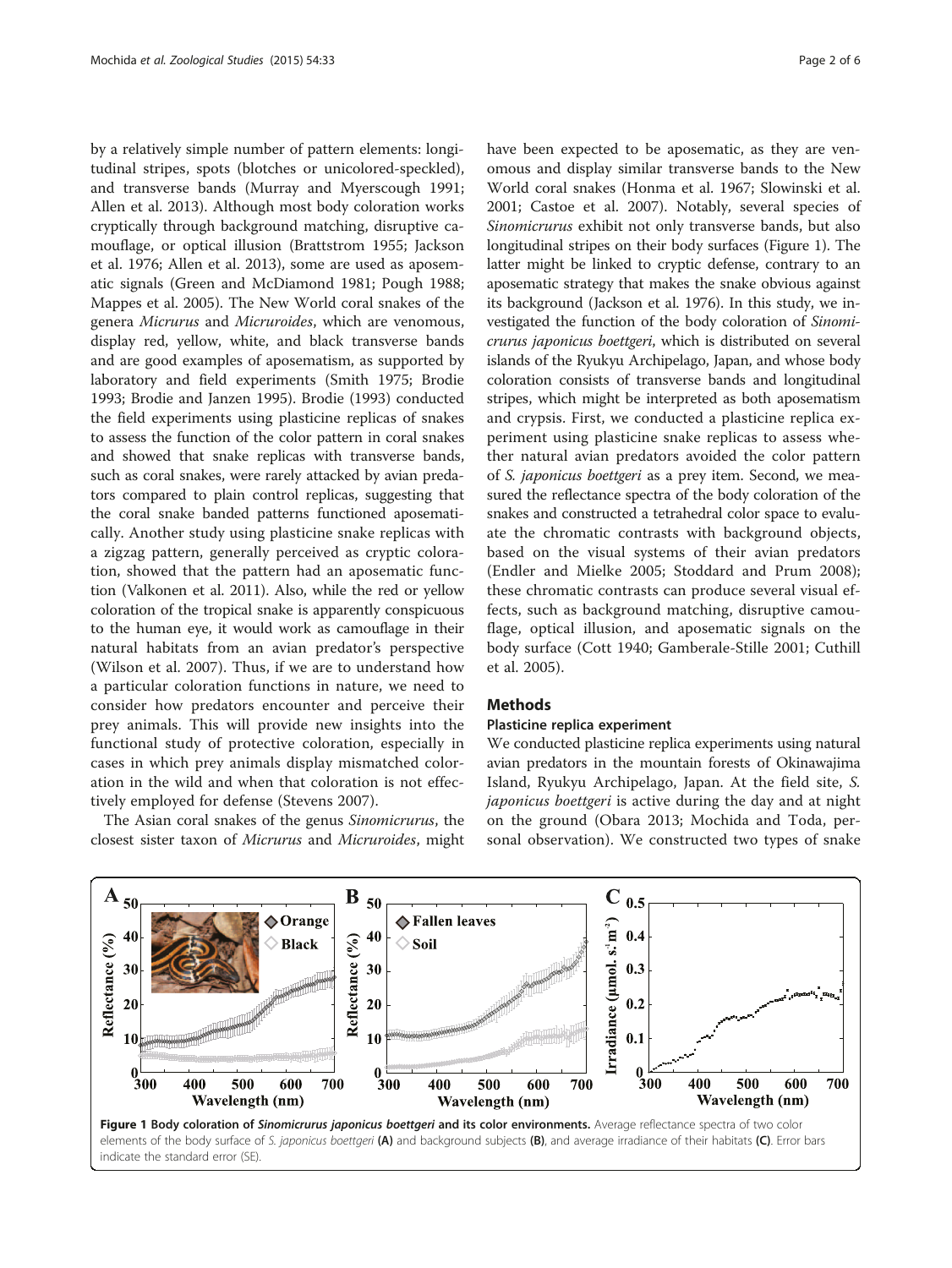replicas using pre-colored plasticine (Sculpy-III; Polyform Products Co., Elk Grove Village, IL, USA) threaded onto an S-shaped wire frame (Brodie [1993](#page-5-0)). Coral snake replicas were painted black with narrow white transverse bands and black stripes on an orange surface similar to the body color pattern of S. japonicus boettgeri, and the control replicas were plain green, similar to Cyclophiops semicarinatus, which is another prey item of avian predators at the field site (Tanaka and Mori [2000](#page-5-0)). We verified that the coloration of the replicas did not exhibit appreciable difference in reflectance spectra to that of target snakes using a USB2000+ spectrometer (Ocean Optics, Dunedin, FL, USA) and that there were no snake species showing coloration and pattern similar to replicas except for target snakes. The size of both replicas was 10 mm diameter and 180 mm length. Both types of replica were placed into one location side by side, enabling the avian predators to choose a profitable prey item (Figure S1 in Additional file [1\)](#page-4-0). If the body color pattern of S. japonicus boettgeri functions aposematically, avian predators would avoid predation attempts on replicas of a similar color pattern. The replica pairs were placed on forest floor 0.5 to 1.0 m from edge of mountain roads. We prepared two types of background, an artificial white board and natural backgrounds, as predators might not find them on natural backgrounds if both replicas were too cryptic for them to locate. In one experiment, 25 pairs of replicas were set on each background in an alternating arrangement. Fifty pairs of replicas were divided into three blocks at intervals of 2 km, with each pair set at over 10-m intervals within a block. The number of pairs was from 12 to 20 in each block. After 72 h, the replicas were collected, and the U-shaped or V-shaped bill marks left by avian predators on the replicas were recorded as attacking attempts on them (Brodie [1993;](#page-5-0) Brodie and Janzen [1995](#page-5-0); Valkonen et al. [2011](#page-5-0)). Multiple marks on one replica were scored as a single predation attempt. The experiments were conducted in November 2012 and June 2013, using a total of 100 pairs of snake replicas. November is the season when the snake-eating buzzard Butastur indicus is temporally abundant at the field site because of its migration from northern areas. Some of them remain there during winter, and then the numbers increase again in early spring until they disappear from the field site by May. Besides the buzzards, there are also a few avian species, which are potential predators on snakes, such as crows and kingfishers, throughout the year. Because some of the replicas were carried away from their original locations in the first experiment (see [Results](#page-3-0)), both sides of the replicas were fixed to the ground in the second experiment.

#### Color analysis

The chromatic contrasts between the color elements of the snake body and background objects, and between

the color elements within a snake body in S. japonicus boettgeri, were analyzed. These chromatic contrasts were compared to those of the two nonvenomous colubrid species, C. semicarinatus and Dinodon semicarinatum, and an ambush venomous pit viper, Ovophis okinavensis, all found on Okinawajima Island and living sympatrically with *S. japonicus boettgeri. D. semicarinatum* has large black blotches and a reddish white color, and the body coloration of O. okinavensis consists of small dark brown blotches on a light brown color surface (Figure S2 in Additional file [1\)](#page-4-0). The main habitat of these four snake species is the forest floor, which is covered with red clay and fallen leaves. The reflectance spectra were measured of the orange and black color elements of S. japonicus boettgeri ( $N = 5$ ), a green color element of C. semicarinatus  $(N = 5)$ , the black and reddish-white color elements of *D. semicarinatum*  $(N = 8)$ , and the light and dark brown color elements of O. okinavensis  $(N = 11)$ . The spectra of the soil and fallen leaves in their habitats were analyzed as background color elements. For each background type, 20 subjects were measured. In these analyses, a USB2000+ spectrometer was used with a DT-Mini-2-GS deuterium and halogen light source (Ocean Optics, Dunedin, FL, USA). The average reflectance of each color element was calculated by computing the means from three replicate spectra measured for each subject for each data point between 300 and 700 nm, expressed relative to a 99% white reflectance standard. Irradiance of their habitats was also measured using a USB2000+ spectrometer with a cosine adapter head. We used LS-1 CAL as the standard reflectance light. In April 2013, we measured the irradiance at three landscape locations in their habitats: the ridge, valley, and the gentle slope of the mountain forest, under full sun conditions between 10:00 and 14:00 h. The average irradiance of the habitat was calculated by computing the means from 10 irradiance data measures for each location for each data point between 300 and 700 nm. To evaluate the chromatic contrasts of the snake body coloration, all color spectra data were mapped in a tetrahedral space, based on environmental irradiance and ultraviolet-sensitive (UVS) or violet-sensitive (VS) visual systems, as birds have two types of color vision (Endler and Mieke [2005](#page-5-0)). To calculate the chromatic contrast in the tetrahedral space, the coloration, represented by the color covering the largest surface area of each species, was set as the base color element (S. *japonicus boettgeri*; orange, C. semicarinatus; green, D. semicarinatum; black, and *O. okinavensis*; light brown). Based on these color elements, chromatic contrasts were calculated using formula (22) in Endler and Mieke [\(2005](#page-5-0)). We also calculated these contrasts based on a black color element that covers the second largest area of its body surface in S. *japonicus* boettgeri. C. semicarinatus shows plain green coloration;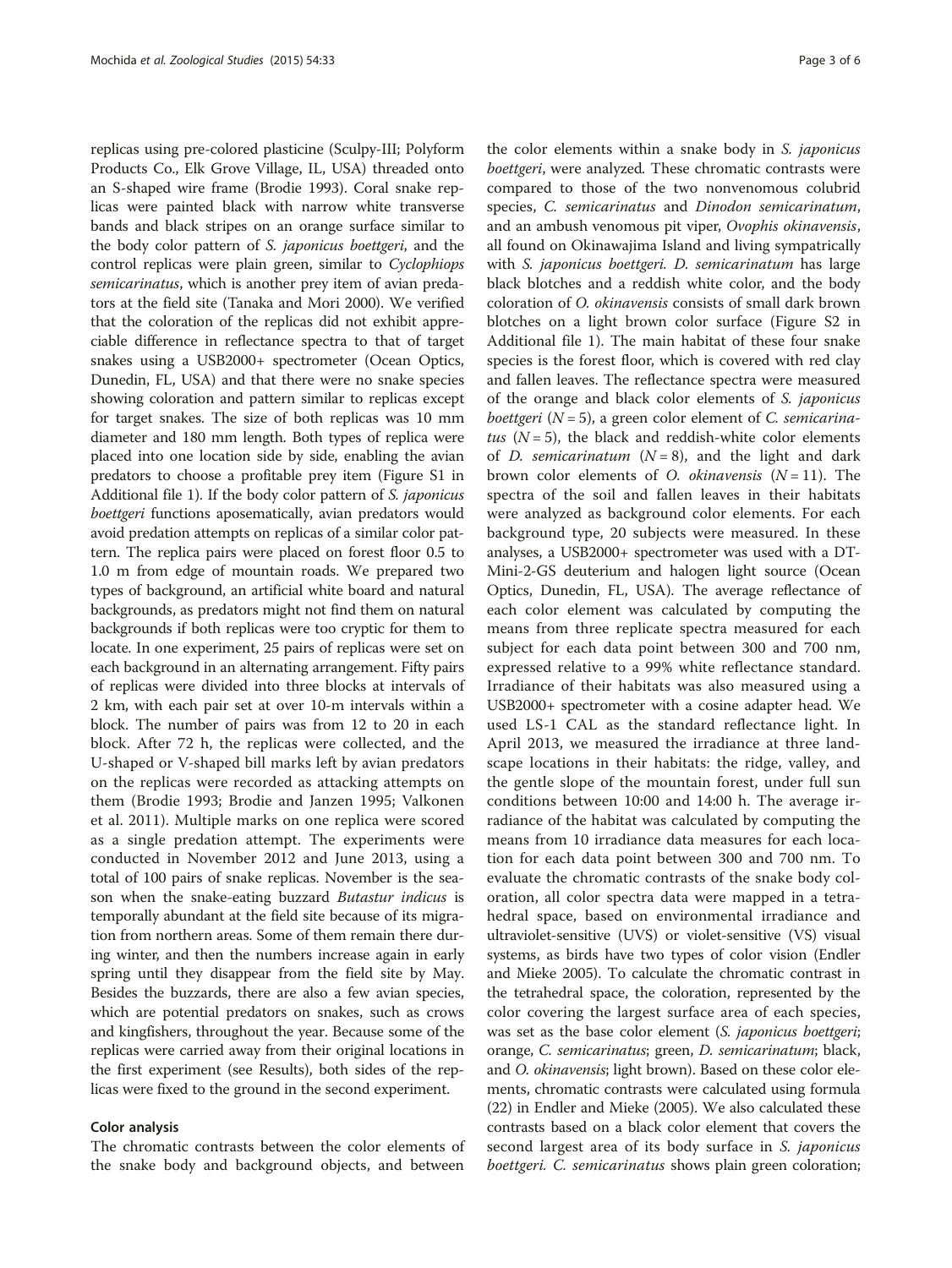<span id="page-3-0"></span>therefore, we did not calculate intrabody contrast in this species. Animals were handled and experiments were conducted in accord with the Guideline for Animal Experiments in University of the Ryukyus.

## Results

In 25 of 100 replica pairs, replicas were either attacked by birds (16 replicas) or missing (26 replicas). In 17 of these 25 pairs, both replicas were attacked or missing. We found a difference in the number of avian predation attempts on the pairs of replicas between November (20/50 pairs) and June (5/50 pairs). No significant differences were observed in the number of replicas remaining after predation attempts between the coral snakes and controls on natural (McNemar pairwise test;  $\chi^2$  = 36.54,  $P > 0.05$ ) and white backgrounds ( $\chi^2 = 40.02$ ,  $P >$ 0.05) when the 'missing' events were treated as nonpredation attempts. Small pieces of the replicas were often found at such 'missing' locations, suggesting that avian predation events were also assumed. The statistical results did not change when the 'missing' events were treated as predation attempts by birds (natural background;  $\chi^2$  = 25.52, *P* > 0.05, white background;  $\chi^2$  = 10.02,  $P > 0.05$ ) (Figure 2). Although we know that small mammals, which are distributed on the field sites, such as rats and mice, bite or shave the surface of plasticine replicas regardless of their shape (Mochida and Toda, unpublished data), there were few replicas showing such signs on their surface in this experiment.



Color analyses based on environmental irradiance and two types of avian visual systems showed interspecific differences in intrabody contrasts (ANOVA: UVS system,  $F_{2,21} = 16.9272$ ,  $P < 0.0001$ ; VS system,  $F_{2,21} = 11.0245$ ,  $P = 0.0005$ ) and in background contrasts with soils (UVS) system,  $F_{3,25} = 26.8817$ ,  $P < 0.0001$ ; VS system,  $F_{3,25} =$ 13.1676,  $P < 0.0001$ ) but not in fallen leaves (UVS system,  $F_{3,25} = 2.0281$ ,  $P = 0.1356$ ; VS system,  $F_{3,25} = 1.8053$ ,  $P =$ 0.1720) (Figures [1](#page-1-0) and [3](#page-4-0); Table S1 in Additional file [1](#page-4-0)). The orange coloration of S. japonicus boettgeri had the same level or lower contrast with two types of backgrounds compared to that of the sympatric three species (Soil-UV type;  $0.09 \pm 0.01$ , Soil-V type;  $0.08 \pm 0.01$ , Fallen leaf-UV type;  $0.06 \pm 0.01$ . Fallen leaf-V type;  $0.06 \pm 0.02$ ), and its black coloration of transverse bands and stripes also showed similar reflectance curve, which produces same level background contrasts (Soil-UV type;  $0.22 \pm$ 0.02, Soil-V type;  $0.18 \pm 0.02$ , Fallen leaf-UV type;  $0.14 \pm$ 0.02. Fallen leaf-V type;  $0.11 \pm 0.02$ ) to black elements of D. semicarinatum (Figure [1;](#page-1-0) Table S1 in Additional file [1](#page-4-0)).

## **Discussion**

The plasticine replica experiments showed that the avian predators did not avoid attacking the coral snake replicas or the controls. Both replicas were identified as prey items by the predators, as C. semicarinatus has been known as a prey item of birds (Tanaka and Mori [2000](#page-5-0)). A previous study suggested that predators that specialized in feeding on snakes might disrupt plasticine replica experiments used for testing aposematic signals of prey, as these animals might be capable of coping with the secondary defenses of the snakes (Valkonen et al. [2012](#page-5-0)). In November, a snake-eating buzzard is temporally abundant. However, it appeared that another avian predator also attacked the coral snake replicas ( $N = 4$ ) over the controls ( $N = 1$ ) in June when the buzzards were not present, although the small sample size prevented any statistical significance in the differences of the number of replicas attacked by predators between the two types. Thus, our result suggested that the body color pattern of S. japonicus boettgeri did not function aposematically in the wild.

Our color analyses supported the above interpretation of the plasticine replica experiments. The body coloration of S. japonicus boettgeri had the same level or lower contrast with two types of backgrounds compared to that of the sympatric species, including the two cryptic species C. semicarinatus and O. okinavensis. The two background subjects had a similar curve of reflectance spectra to that of the orange coloration of S. japonicus boettgeri, leading to a decrease in contrast. Background matching and disruptive camouflage would work best when large sections of body coloration blended into the background (Cott [1940](#page-5-0); Stevens et al. [2006](#page-5-0); Stevens and Merilaita [2009](#page-5-0)),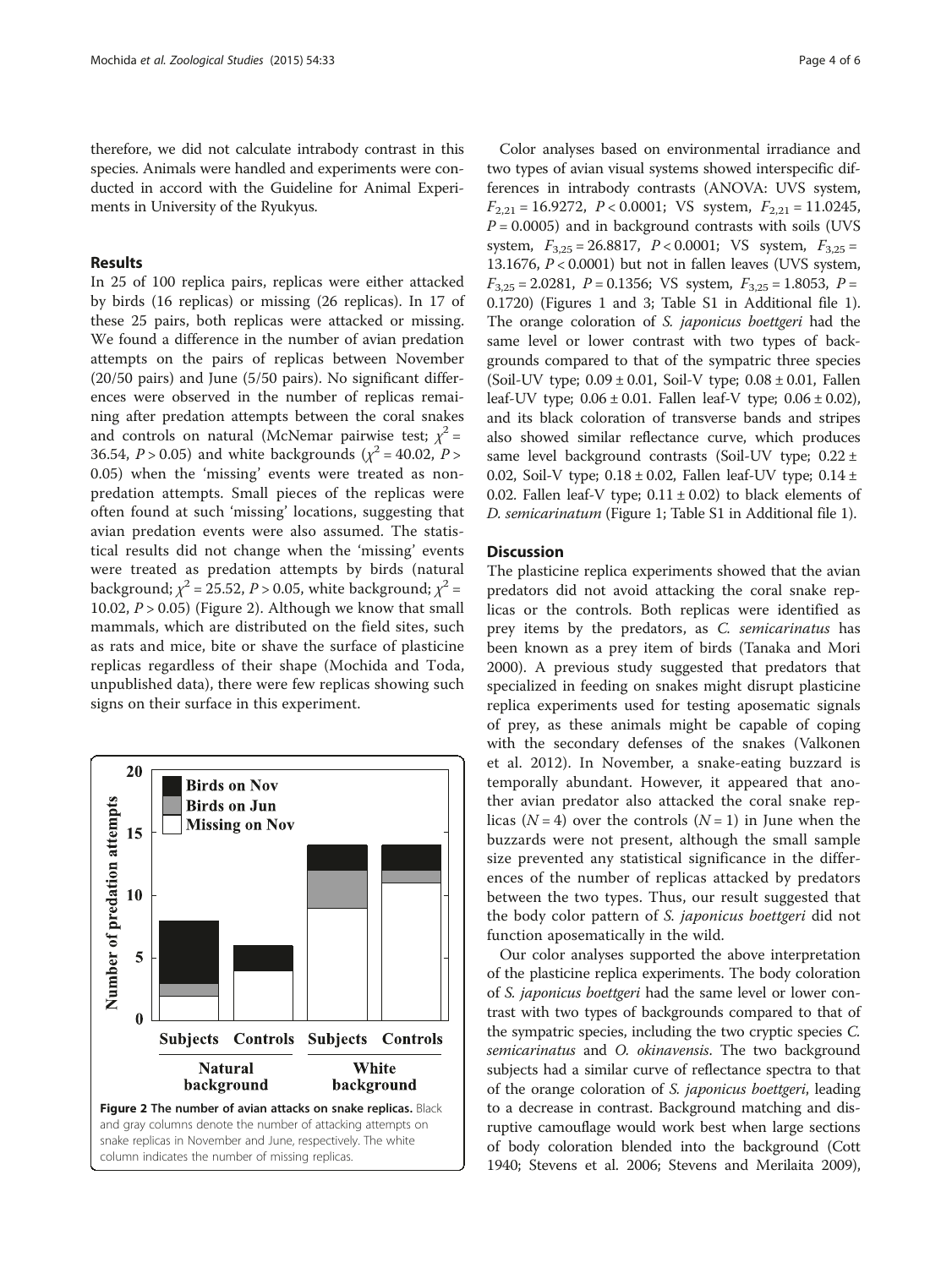<span id="page-4-0"></span>

contrary to the aposematic signals that should show high contrasts with backgrounds (Gamberale-Stille [2001\)](#page-5-0). In cryptic defense, low contrast with a background is not always a prerequisite, as a high contrast will still often induce the optical illusion when striped or banded snakes can move faster; this is known as the flicker-fusion effect (reviewed by Stevens [2007;](#page-5-0) Allen et al. [2013\)](#page-5-0), but it might not applicable to S. japonicus boettgeri, which moves relatively slowly (Authors, personal observation). The roles played by intrabody contrast on disruptive camouflage and background matching through longitudinal stripes and transverse bands are controversial and not clear in snakes (Allen et al. [2013](#page-5-0)). Studies on butterflies showed that a high contrast within a body could enhance the disruptive effects to conceal the body outline compared to a low contrast with the background (Cuthill et al. [2005](#page-5-0)); however, too much contrast within a body might increase predation risks due to conspicuousness (Stobbe and Schaefer [2008\)](#page-5-0). We did not test the effects of intrabody contrast of S. japonicus boettgeri on their defenses. A direct comparison of the chromatic contrasts of body coloration with New World coral snakes that have been confirmed as aposematic is needed, but our results suggested that the orange coloration of S. japonicus boettgeri with a black stripe and band patterns may work cryptically through background matching or disruptive camouflage rather than aposematism.

In the Ryukyu Archipelago, there are two subspecies, Sinomicrurus japonicus japonicus and Sinomicrurus japonicus takarai, and kin species, Sinomicrurus macclellandi iwasakii. S. japonicus japonicus and S. japonicus takarai display black longitudinal stripes on orange body coloration similar to S. japonicus boettgeri, and also S. japonicus takarai does not show transverse bands, implying that their body coloration may not function as an aposematic signal, as in the case of S. japonicus boettgeri. On the other hand, S. macclellandi iwasakii displays wide transverse bands throughout its entire body and has no longitudinal stripes, and therefore, its body color pattern is more similar to that of the New World coral snakes than to other species of Sinomicrurus. S. macclellandi iwasakii is the most southerly distributed of the Sinomicrurus species in the Ryukyu Archipelago, and its distribution range overlaps with that of the resident raptor Spilornis cheela, a wellknown snake-eating predator. This coral snake might encounter avian predators at a higher frequency than other Sinomicrurus throughout the year in this region. Establishment of aposematism is advantageous for prey animals in cases when the predators can learn about the unprofitability of prey carrying aposematic signals (Mappes et al. [2005](#page-5-0)). Empirical studies have revealed that an abundance of visually oriented predators would drive the acquisition of aposematic defenses in prey animals (Ratcliffe and Nydam [2008](#page-5-0); Mochida [2011\)](#page-5-0). Further work is required to clarify the relationships between interspecific variation in body coloration and differences in local predator composition in Sinomicrurus, as well as considering the influences of their phylogenetic relationships and other defensive traits such as toxicity.

### Conclusion

Our result implies that the body coloration of S. japonicus boettgeri would work as crypsis through background matching or disruptive camouflage rather than aposematism. This would give us an understanding as to when and where some Asian coral snakes lose and acquire their aposematic transverse bands and longitudinal stripes, which could be linked with crypsis.

## Additional file

[Additional file 1: Figure S1.](http://www.zoologicalstudies.com/content/supplementary/s40555-015-0110-2-s1.docx) Coral snake replicas and control replicas on a natural background (Left) and plain white board (right). Both sides of a replica were covered with fallen leaves. Figure S2. Body coloration of Cyclophiops semicarinatus (A), Dinodon semicarinatum (B), and Ovophis okinavensis (C). Table S1. Chromatic contrasts of the body coloration of snakes based on two types of avian visual systems (UVS and VS).

#### Competing interests

The authors declare that they have no competing interests.